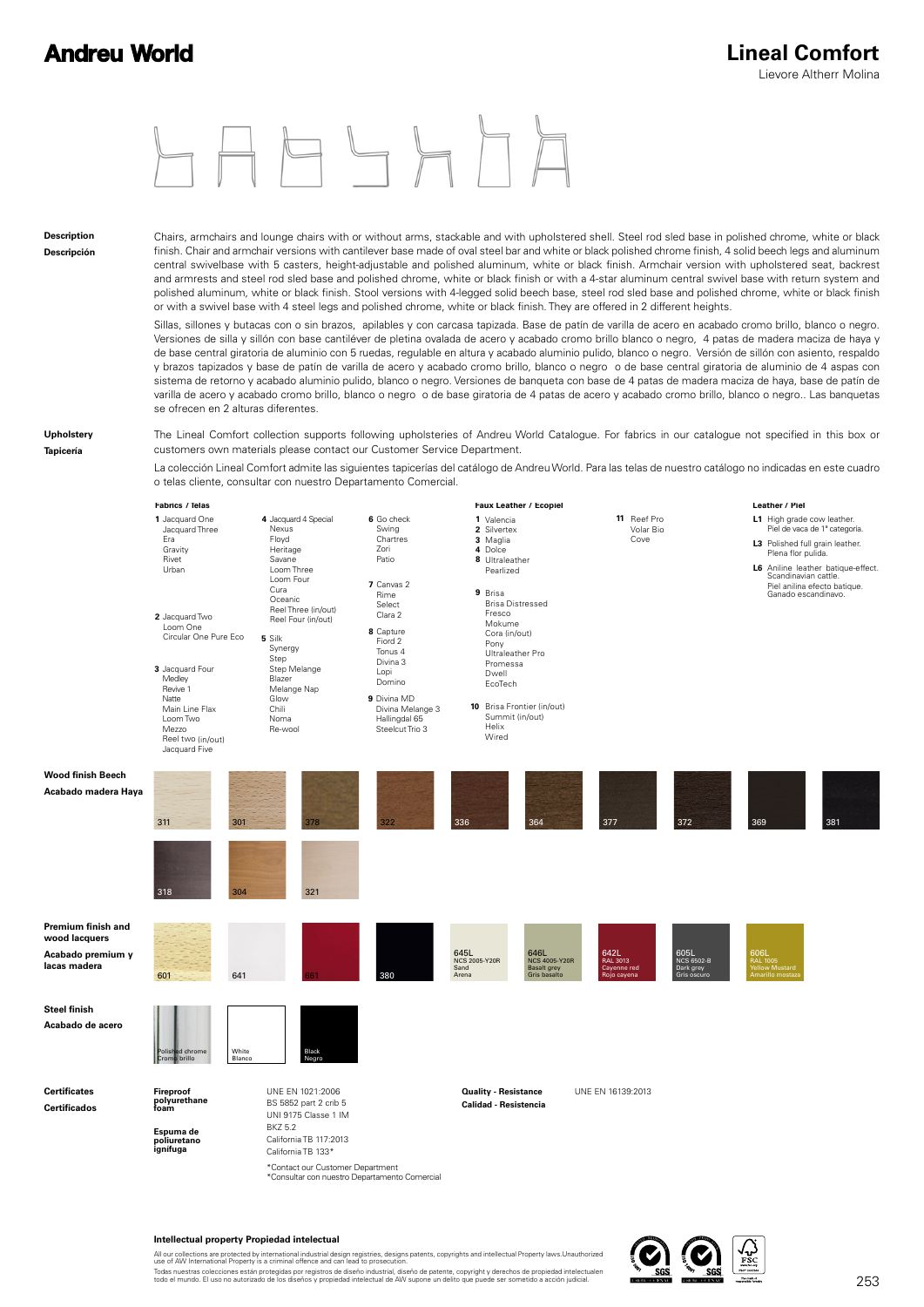### **Lineal Comfort**







Haya Beech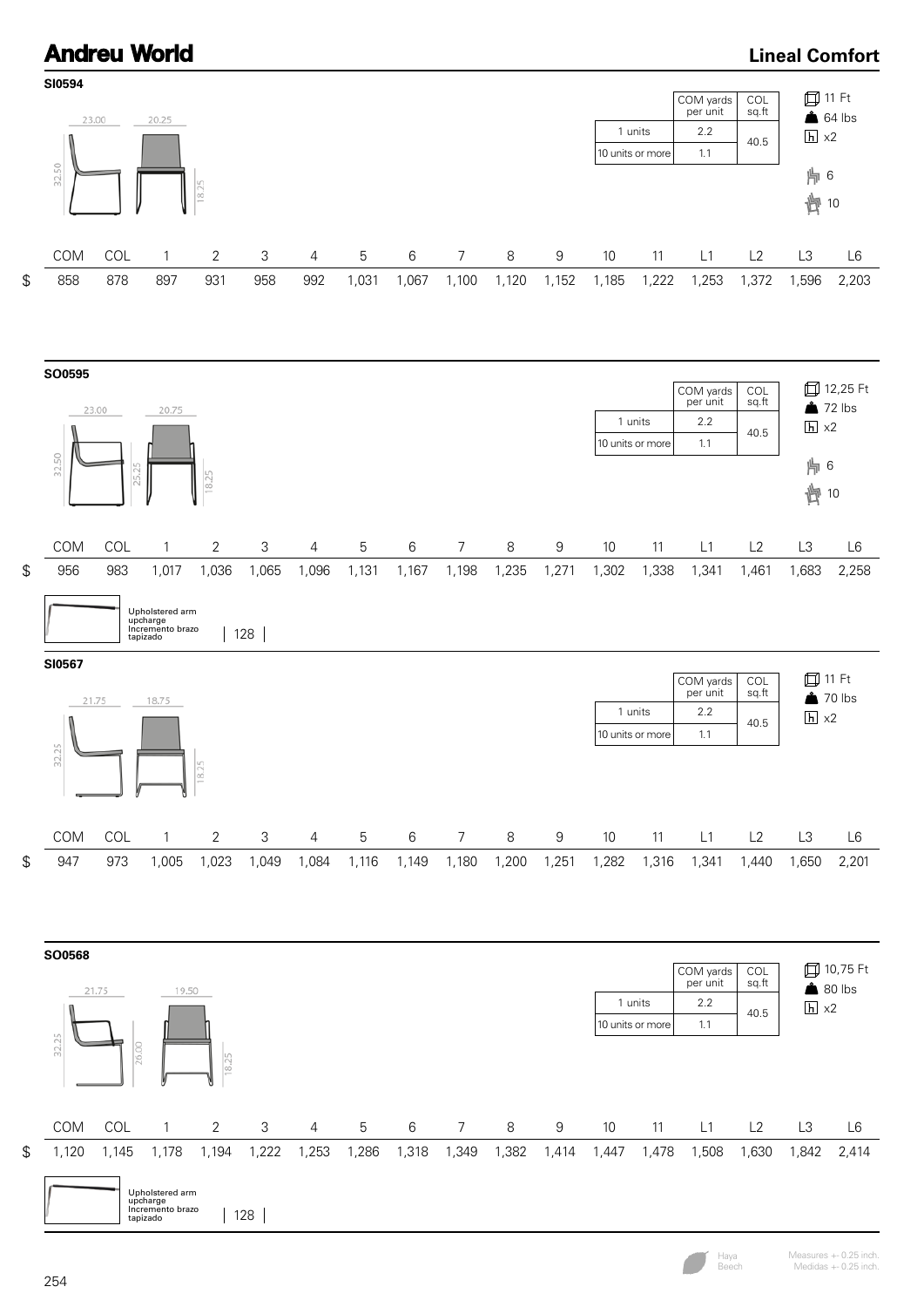

| <b>SERIE</b><br>600 | Matte lacquered and<br>premium upcharge<br>Incremento por lacado<br>ററ<br>mate y premium<br>OZ | <b>SERIE</b><br>800 | <b>Bright lacquered</b><br>upcharge<br>Incremento por lacado<br>100<br>brillo<br>ںے |
|---------------------|------------------------------------------------------------------------------------------------|---------------------|-------------------------------------------------------------------------------------|
|---------------------|------------------------------------------------------------------------------------------------|---------------------|-------------------------------------------------------------------------------------|

**BU0596**



1 units 10 units or more 28.50 COM COL 1 2 3 4 5 6 7 8 9 10 11 L1 L2 L3 L6 \$ 1,229 1,260 1,286 1,327 1,360 1,402 1,445 1,491 1,533 1,579 1,622 1,667 1,710 1,750 1,908 2,164 2,900

\$



1,129 1,160 1,202 1,226 1,256 1,300 1,345 1,389 1,429 1,473 1,514 1,555 1,598 1,640 1,795 2,076 2,822

Haya Beech

16,25 Ft  $\triangle$  90 lbs  $h \times 2$ 

⊯ 6 面6

54

COL sq.ft

COM yards per unit

1.5 2.2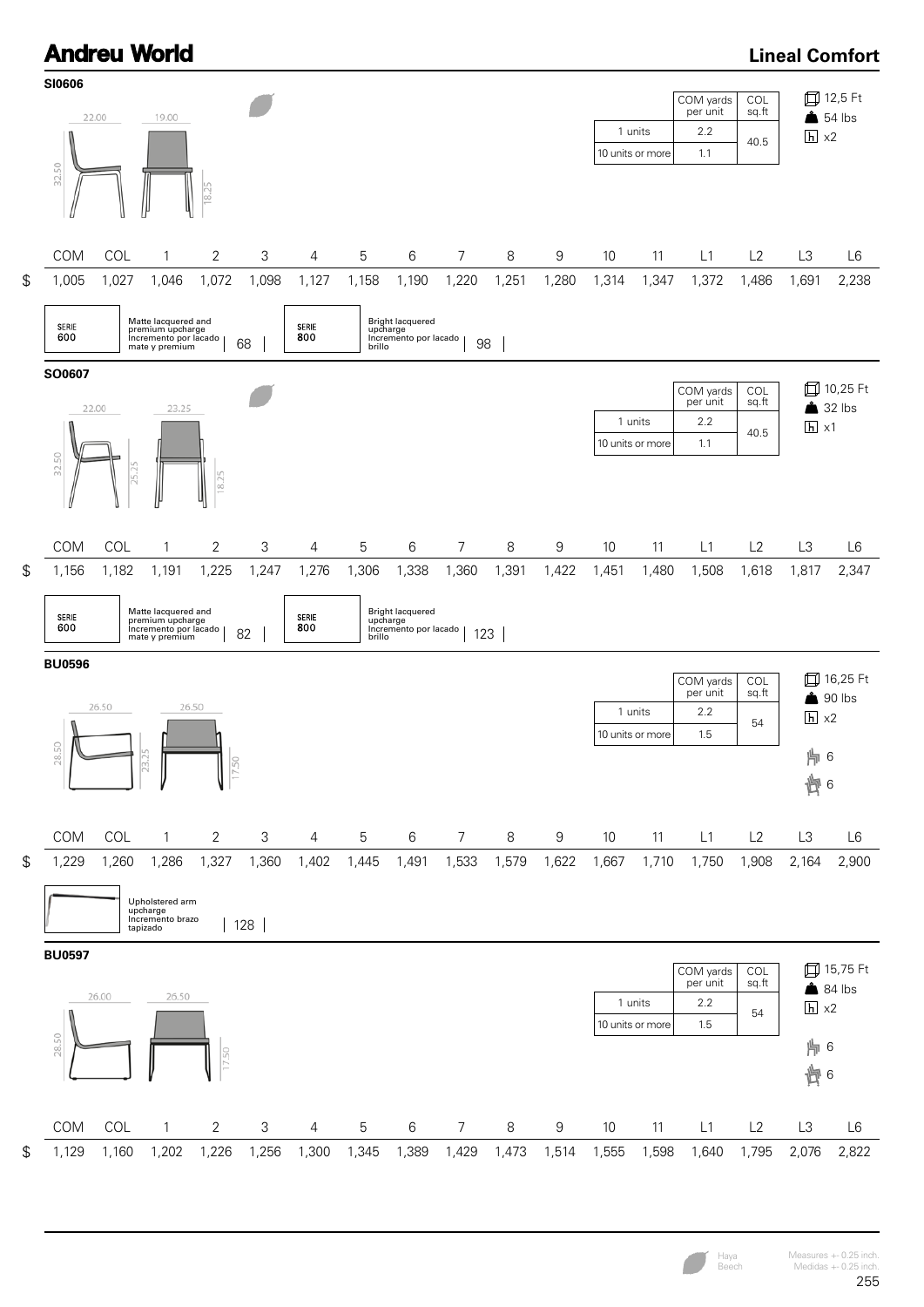### **Lineal Comfort**



Haya Beech

Measures +- 0.25 inch. Medidas +- 0.25 inch.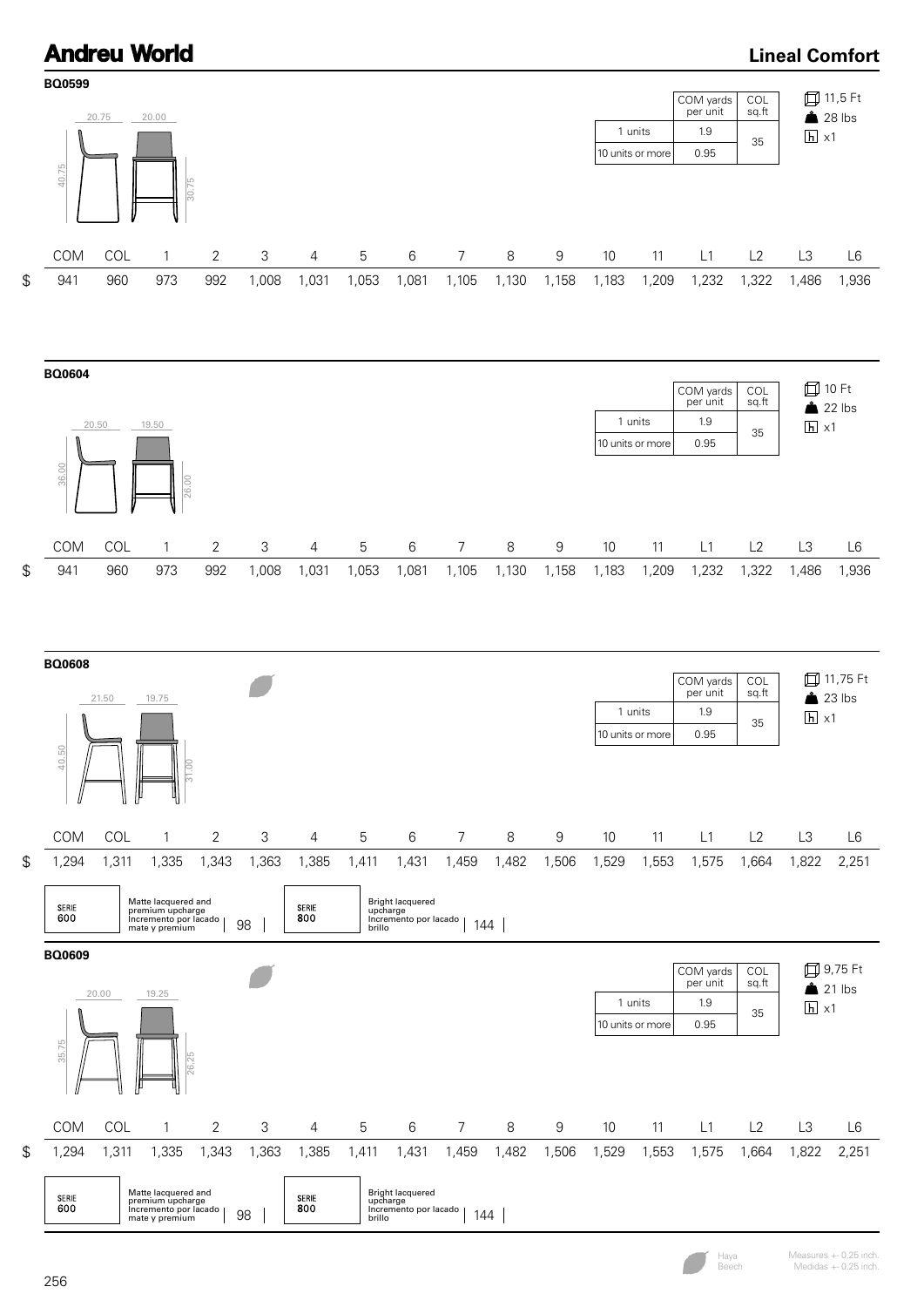

Haya Beech

### Measures +- 0.25 inch. Medidas +- 0.25 inch.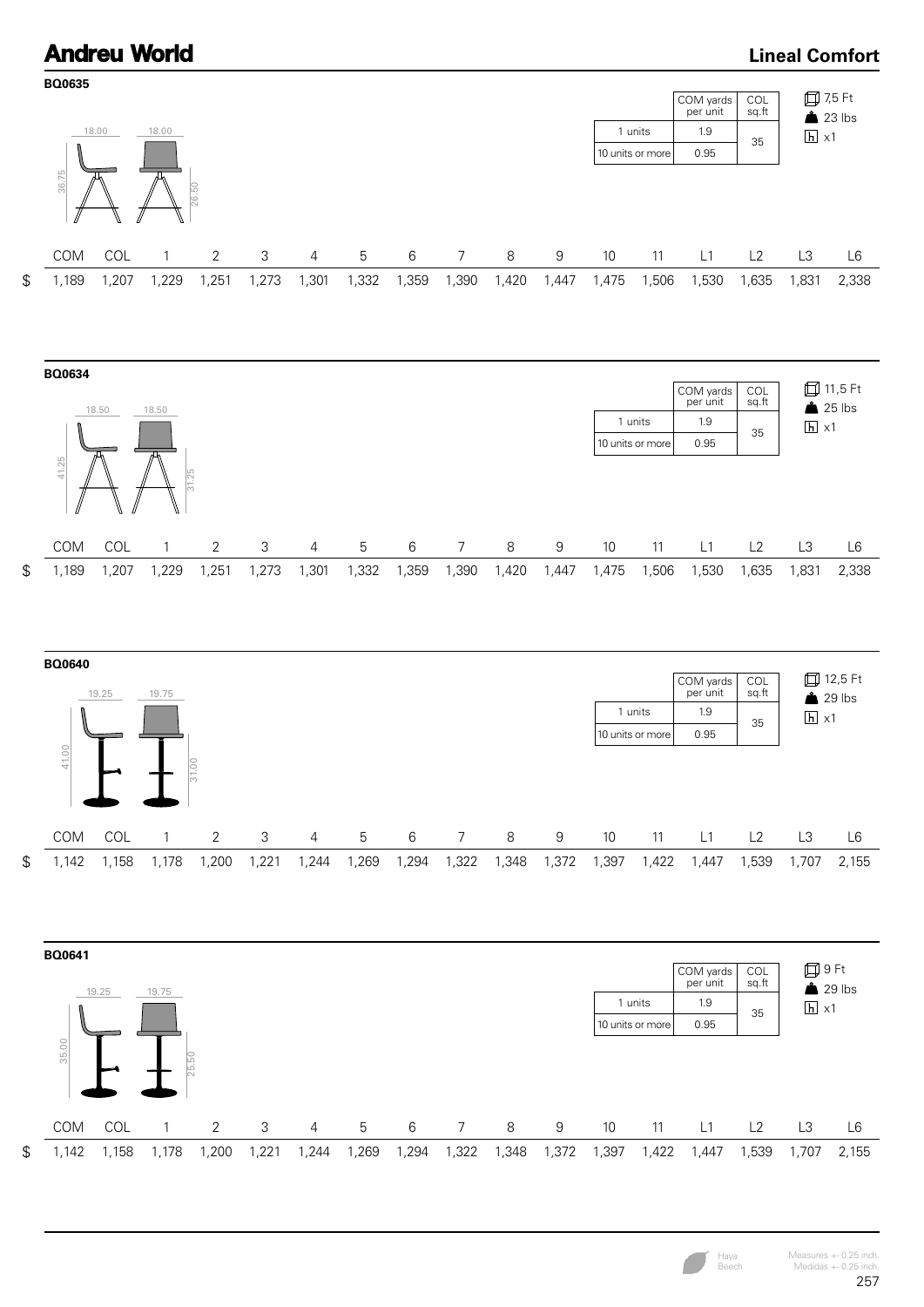### **Lineal Comfort**



| Glides for 4 star aluminum central base.                            |                      | Tacos para base central de aluminio de 4 aspas.       | The indicated price is |                                       |                                                                                                                                                                                          |
|---------------------------------------------------------------------|----------------------|-------------------------------------------------------|------------------------|---------------------------------------|------------------------------------------------------------------------------------------------------------------------------------------------------------------------------------------|
| Use/Uso                                                             | Reference/Referencia | <b>Material/Material</b>                              | <b>Price/Precio</b>    |                                       | for glides placed on<br>chairs. To order loose                                                                                                                                           |
| Hard floors.<br>Suelos duros.                                       | <b>TS0544</b>        | Plastic (PE).<br>Plástico (PE).                       | 0\$                    | Standard.<br>Estándar.                | parts, please ask to<br>our Sales Department.<br>El precio indicado en<br>Tarifa es para tacos<br>colocados en las<br>sillas. Para pedidos<br>de tacos sueltos de<br>repuesto, consultar |
| Wooden and<br>delicated floors.<br>Suelos de madera y<br>delicados. | <b>TS0556</b>        | Plastic (PE) with felt.<br>Plástico (PE) con fieltro. | 7\$                    | Set of 4 glides.<br>Juego de 4 tacos. | con el Departamento<br>Comercial.                                                                                                                                                        |
| Mats/carpet floors.<br>Suelos de moqueta/<br>alfombra.              | <b>TS0557</b>        | No glide.<br>Sin taco.                                | 0\$                    |                                       |                                                                                                                                                                                          |

**Glides for 4 steel legs with swivel base. Tacos para base giratoria de 4 patas de acero.**

| Use/Uso                                                                        | Reference/Referencia | <b>Material/Material</b>                              | <b>Price/Precio</b> |                                       |
|--------------------------------------------------------------------------------|----------------------|-------------------------------------------------------|---------------------|---------------------------------------|
| Hard floors and mats/<br>carpet floors.<br>Suelos duros y<br>moqueta/alfombra. | <b>TS0416</b>        | Plastic (PE).<br>Plástico (PE).                       | 0\$                 | Standard.<br>Estándar.                |
| Wooden and<br>delicated floors.<br>Suelos de madera y<br>delicados.            | <b>TS0417</b>        | Plastic (PE) with felt.<br>Plástico (PE) con fieltro. | 27 <sup>5</sup>     | Set of 4 glides.<br>Juego de 4 tacos. |

**Casters. Ruedas.**



Standard. Estándar.